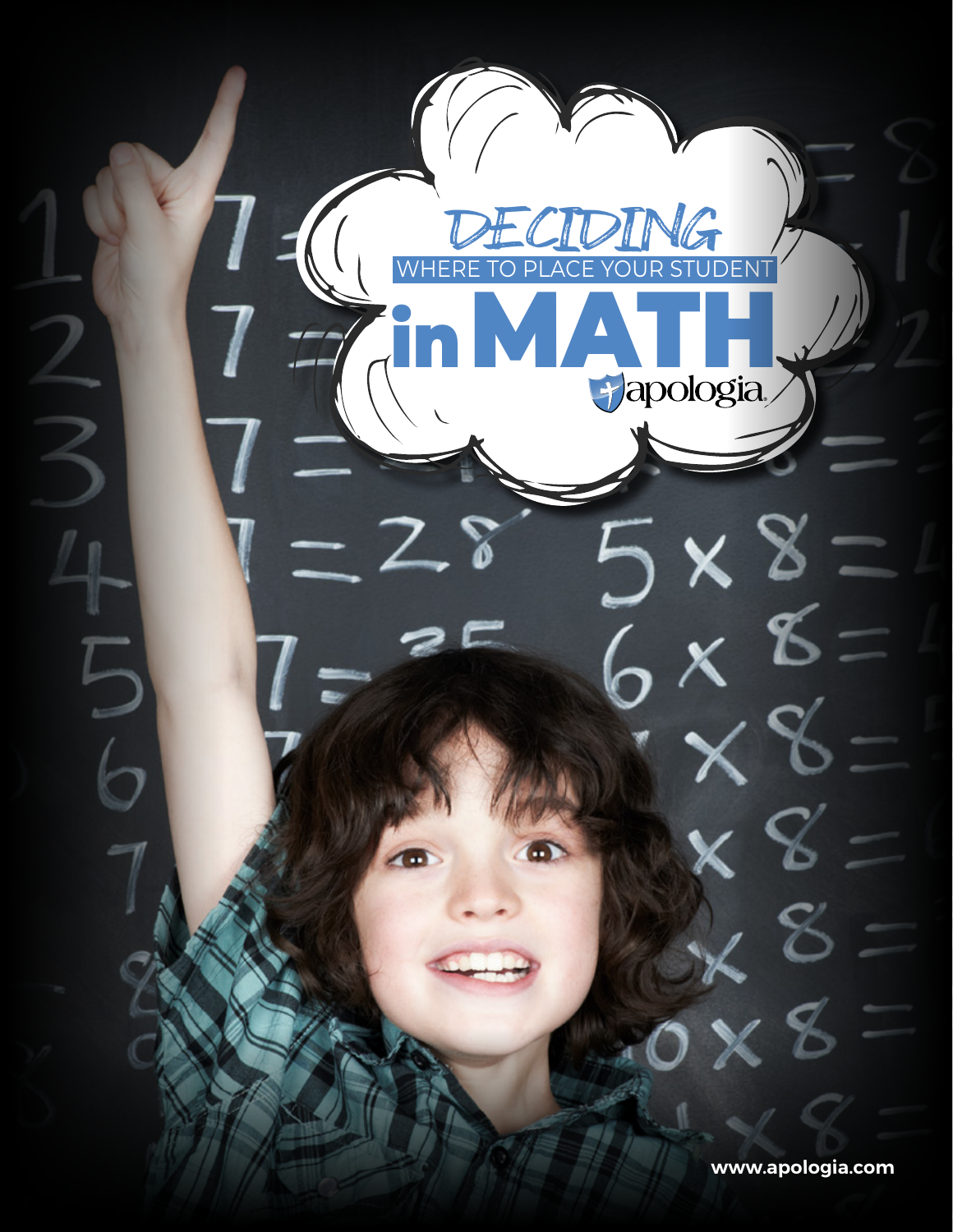

pologia has created this math program with courses designed to progress your student through<br>specific skills and levels of learning rather than by traditional grade levels. In this program,<br>students master math concepts th specific skills and levels of learning rather than by traditional grade levels. In this program, students master math concepts that build on one another to establish a strong foundation for success in future courses.

The pace at which our children learn is unique to each child. This is why all Apologia schedules are labeled as "Suggested." You can choose to advance through our math courses more quickly than the schedule suggests or slow down the pace of learning as needed. Ultimately, you want your child to not only learn the material but also internalize it, understand it, and be able to use it in its proper context in the world.

Although it may be tempting to advance your student through a math program according to his or her age, it is important to recognize that any gaps in knowledge or mastery will eventually burden the student who isn't properly prepared.

There is no simple test that you can administer to precisely evaluate your student's math skills. At Apologia, we believe you know your child best. Take some time to review the following mathematical skills and then spend time with your student to determine if he or she has confidence and is competent in each of these skills before advancing him or her to the next level.

In an effort to help you decide which level is most appropriate for your student, we recommend two things:

- 1. Start by reviewing what is covered at each level of *Exploring Creation with Mathematics.* We've broken down each level according to its component units and chapters. Ask yourself, *Does my child know this concept?* and *Has my child mastered this concept?* Mark each skill according to whether your child knows it well or requires more practice in this area.
- 2. Review the list to determine which level is the best fit for your child. If you need more detail, you can download the Table of Contents and samples from our website.

*Thank you for choosing Apologia, and may God bless you on your homeschooling journey!*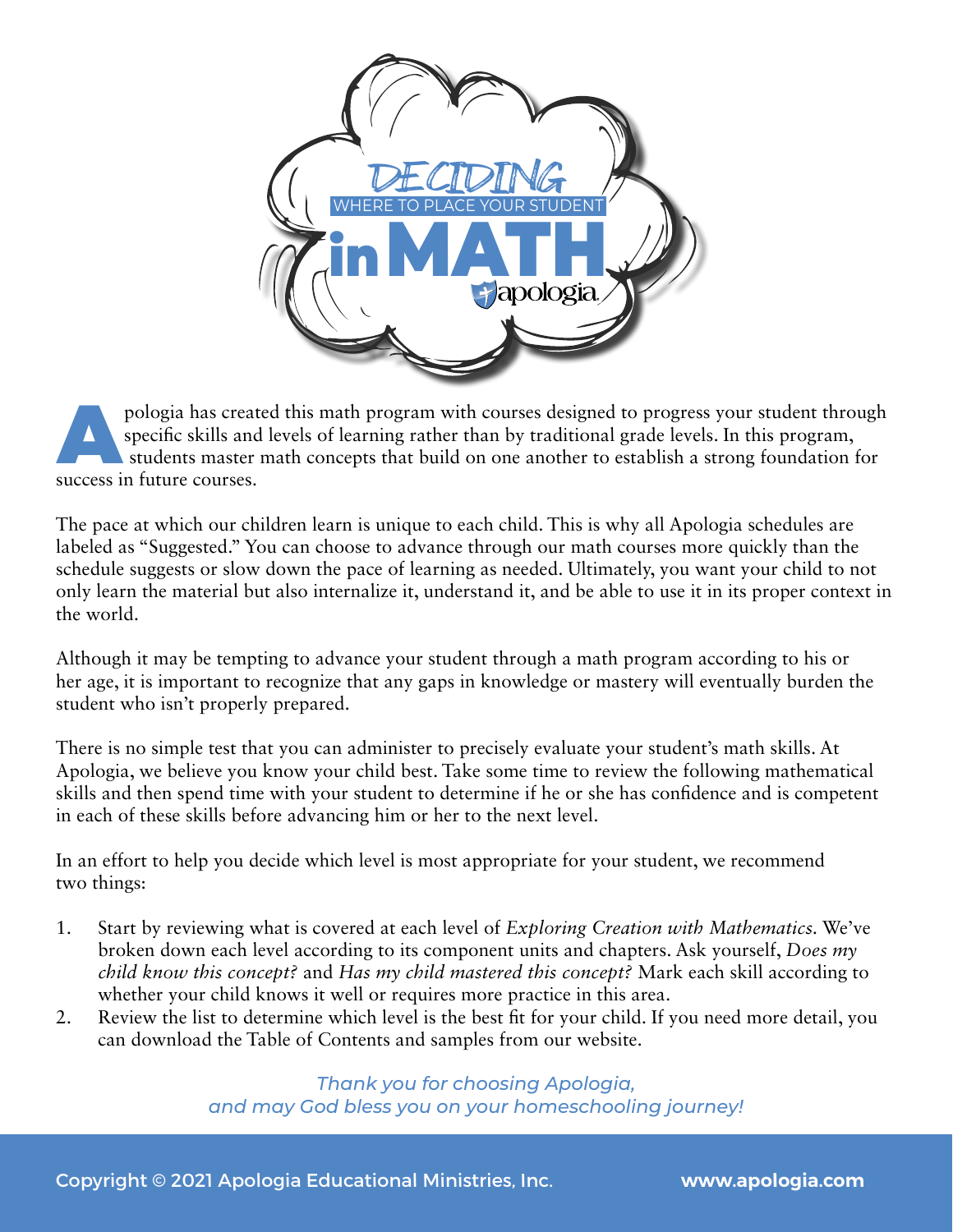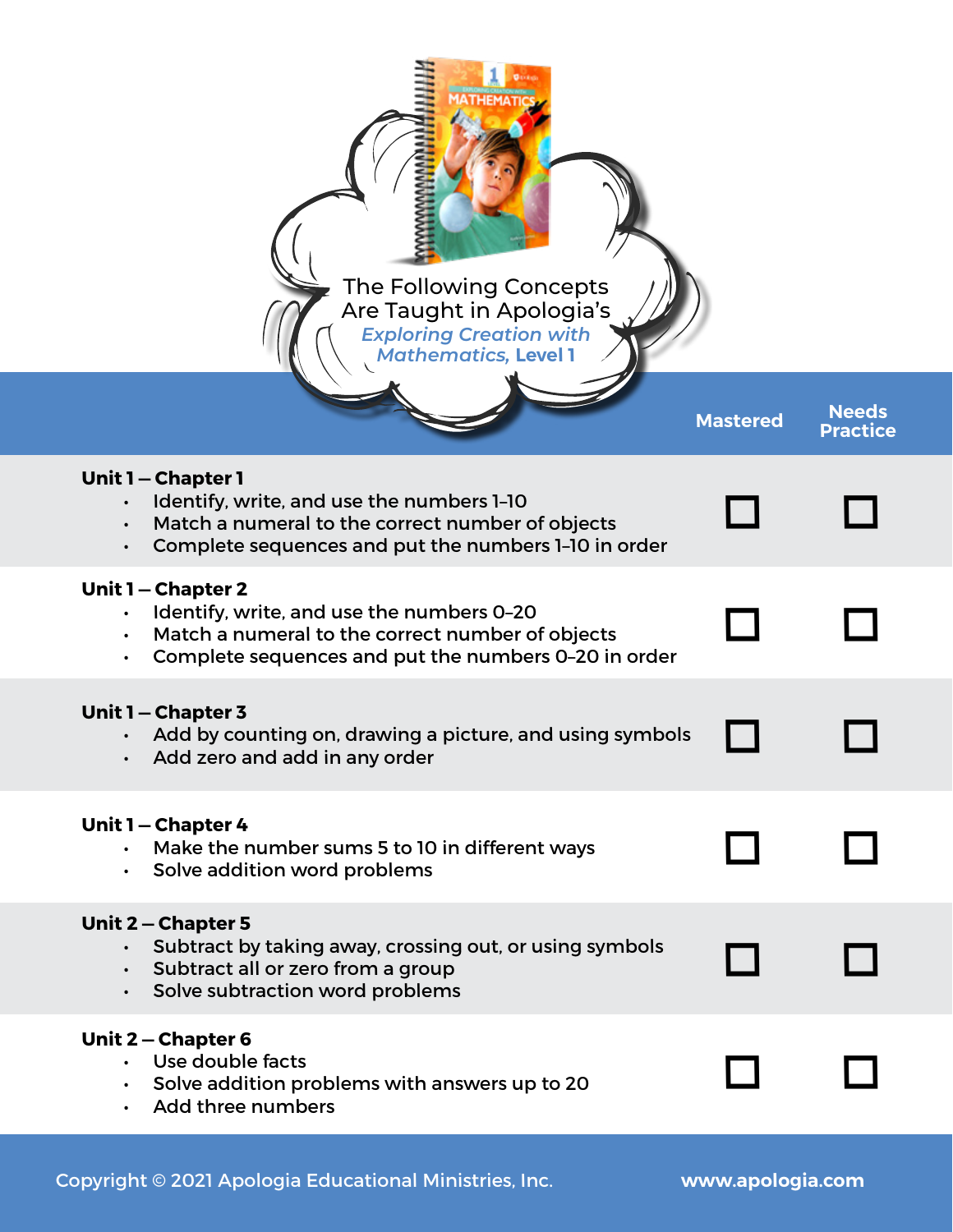| <b>Exploring Creation with Mathematics, Level 1</b>                                                                                                                                                   | <b>Mastered</b> | <b>Needs</b><br><b>Practice</b> |
|-------------------------------------------------------------------------------------------------------------------------------------------------------------------------------------------------------|-----------------|---------------------------------|
| <b>Unit 2 – Chapter 7</b><br>Count backwards to subtract<br>$\bullet$<br>• Use three different subtraction strategies<br>Compare numbers using subtraction<br>$\bullet$                               |                 |                                 |
| Unit 2 – Chapter 8<br><b>Identify related facts</b><br><b>Group facts into fact families</b><br>Solve addition and subtraction word problems<br>$\bullet$ . The set of $\bullet$                      |                 |                                 |
| Unit 3 - Chapter 9<br>Count to 120<br>$\bullet$<br>Find patterns in the hundreds chart<br>Break numbers into tens and ones<br>$\bullet$                                                               |                 |                                 |
| Unit 3 - Chapter 10<br>Compare numbers using base ten blocks<br>Compare numbers using place value<br>$\bullet$<br>Use the math symbols for greater than, less than,<br>and equal to                   |                 |                                 |
| Unit 3 – Chapter 11<br>Add and subtract multiples of 10<br>$\bullet$<br>Add two-digit numbers using the hundreds chart<br>and base ten blocks<br>Add two-digit numbers using place value<br>$\bullet$ |                 |                                 |
| Unit 4 – Chapter 12<br><b>Measure lengths</b><br><b>Measure capacity</b><br>$\bullet$<br>Measure time to the hour and half hour                                                                       |                 |                                 |
| Unit 4 – Chapter 13<br>Record data with tally marks<br>Collect data with a survey<br>$\bullet$<br>Graph data on picture graphs and bar graphs<br>$\bullet$                                            |                 |                                 |
| Unit 5 - Chapter 14<br>Identify and describe 3D shapes<br><b>Build 3D shapes</b><br>$\bullet$<br>Identify the faces of 3D shapes                                                                      |                 |                                 |
| Unit 5 – Chapter 15<br>Identify and describe 2D shapes<br>Create new 2D shapes<br>$\bullet$<br>Divide shapes into equal parts<br>$\bullet$                                                            |                 |                                 |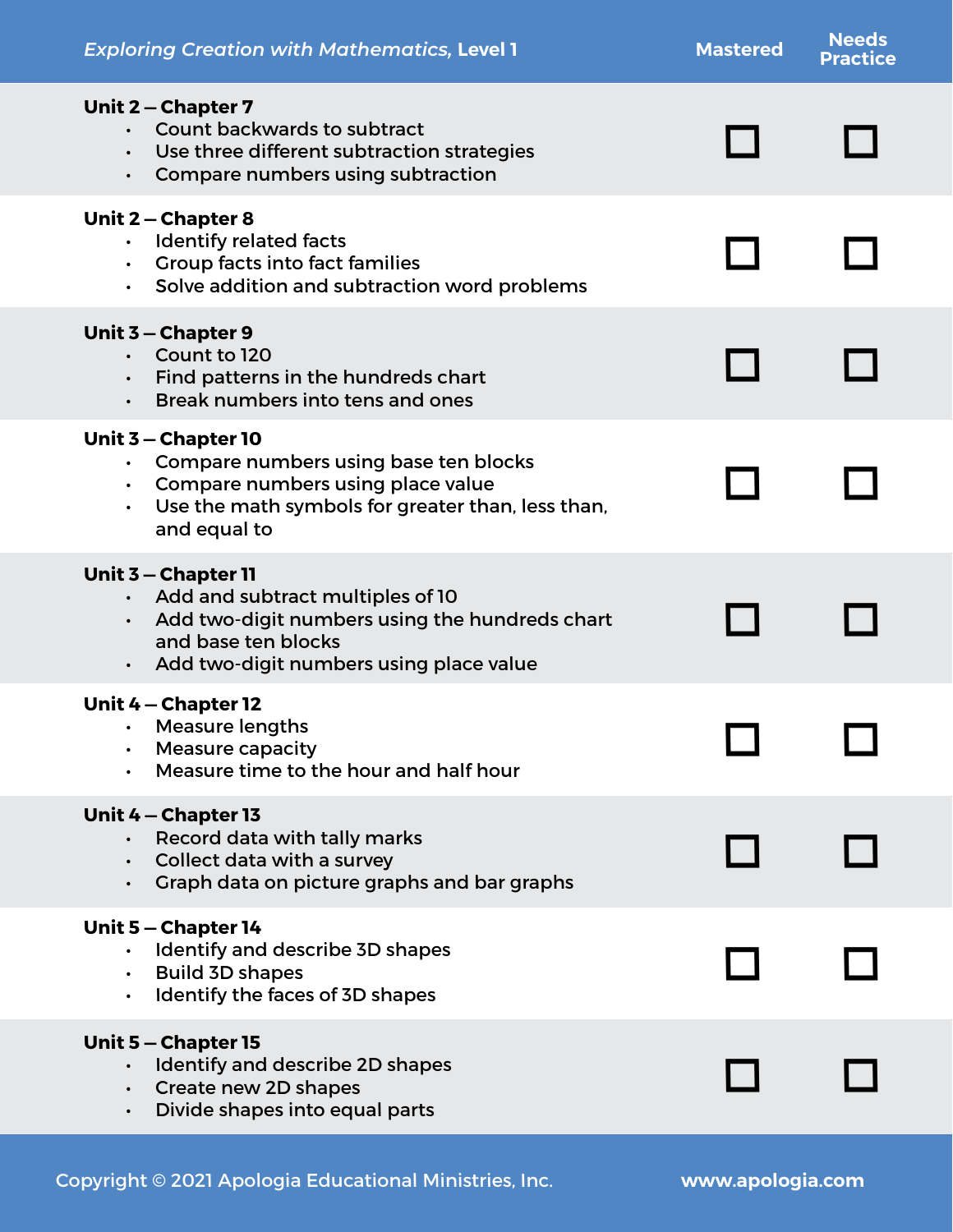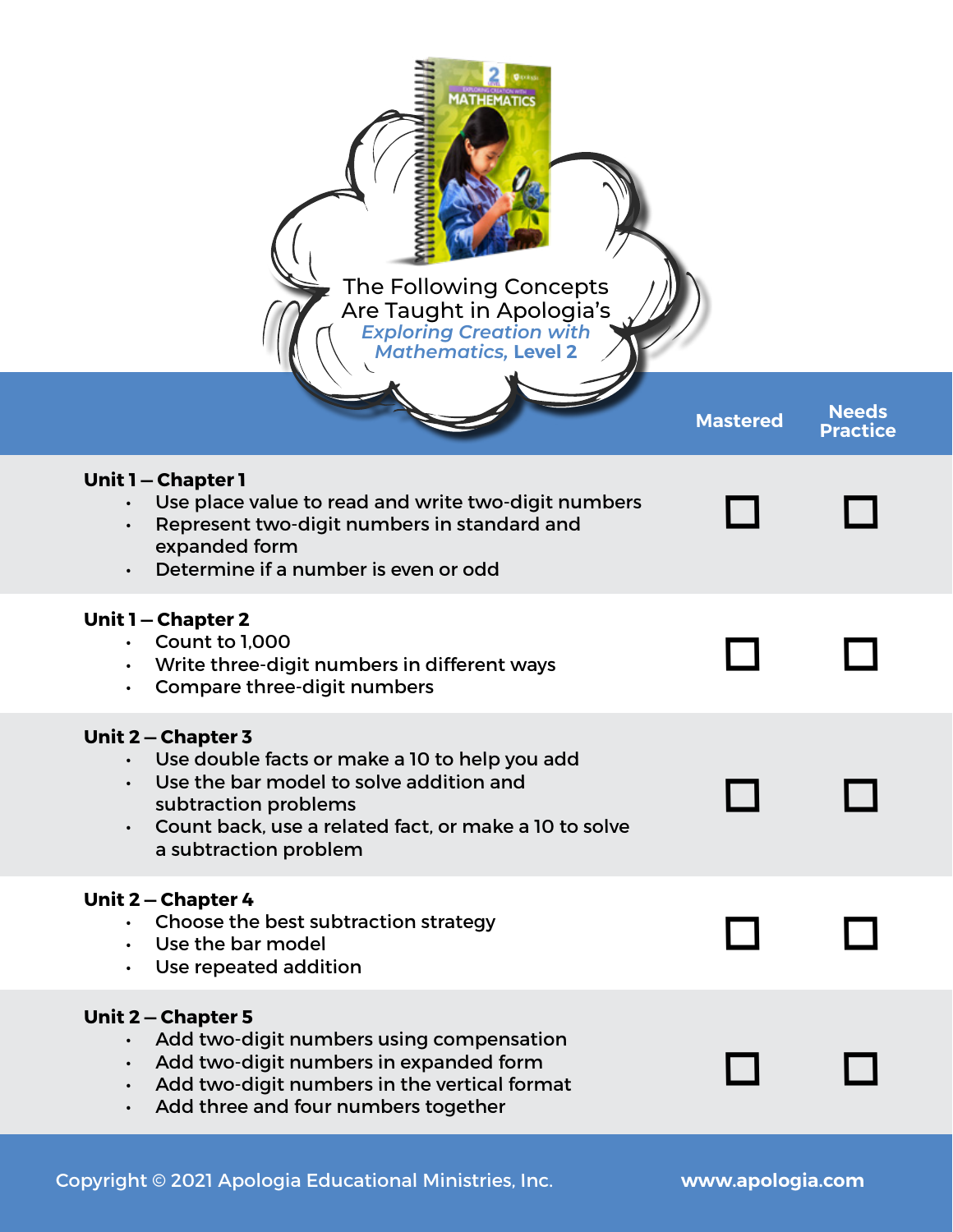| <b>Exploring Creation with Mathematics, Level 2</b>                                                                                                                                                                                                                                                                                                    | <b>Mastered</b> | <b>Needs</b><br><b>Practice</b> |
|--------------------------------------------------------------------------------------------------------------------------------------------------------------------------------------------------------------------------------------------------------------------------------------------------------------------------------------------------------|-----------------|---------------------------------|
| Unit 2 – Chapter 6<br>Subtract two-digit numbers using number lines,<br>$\bullet$<br>counting up, and compensation<br>Subtract two-digit numbers using base ten blocks<br>Subtract two-digit numbers in the vertical format<br>$\bullet$<br>Solve two-digit addition and subtraction problems using<br>$\bullet$<br>the bar model and other strategies |                 |                                 |
| Unit 3 - Chapter 7<br>$\cdot$ Count up coins<br>Count up amounts over one dollar                                                                                                                                                                                                                                                                       |                 |                                 |
| Unit 3 - Chapter 8<br>Tell time to the nearest five minutes<br>Use a.m. and p.m.<br>$\bullet$                                                                                                                                                                                                                                                          |                 |                                 |
| Unit 4 - Chapter 9<br>Add three-digit numbers using base ten blocks<br>$\bullet$ .<br>• Add three-digit numbers in expanded form<br>Add three-digit numbers in the vertical format                                                                                                                                                                     |                 |                                 |
| Unit 4 – Chapter 10<br>Subtract three-digit numbers using base ten blocks<br>Subtract three-digit numbers by drawing<br>$\bullet$<br>Subtract three-digit numbers in the vertical format<br>$\bullet$                                                                                                                                                  |                 |                                 |
| Unit 5 - Chapter 11<br>• Measure lengths in inches<br>Use a ruler<br>Measure lengths in feet<br>$\bullet$<br>Use a tape measure<br>Estimate and compare measurements                                                                                                                                                                                   |                 |                                 |
| Unit 5 - Chapter 12<br><b>Measure lengths in centimeters</b><br>Measure lengths in meters<br>$\bullet$<br><b>Estimate and compare measurements</b><br>$\bullet$                                                                                                                                                                                        |                 |                                 |
| Unit 5 - Chapter 13<br>Record data on a tally chart<br>Create and analyze picture graphs<br>Create and analyze bar graphs<br>$\bullet$<br>Create and analyze line graphs                                                                                                                                                                               |                 |                                 |
| Unit 6 - Chapter 14<br>Identify 3D and 2D shapes<br>Identify angles, symmetry, and equal parts                                                                                                                                                                                                                                                         |                 |                                 |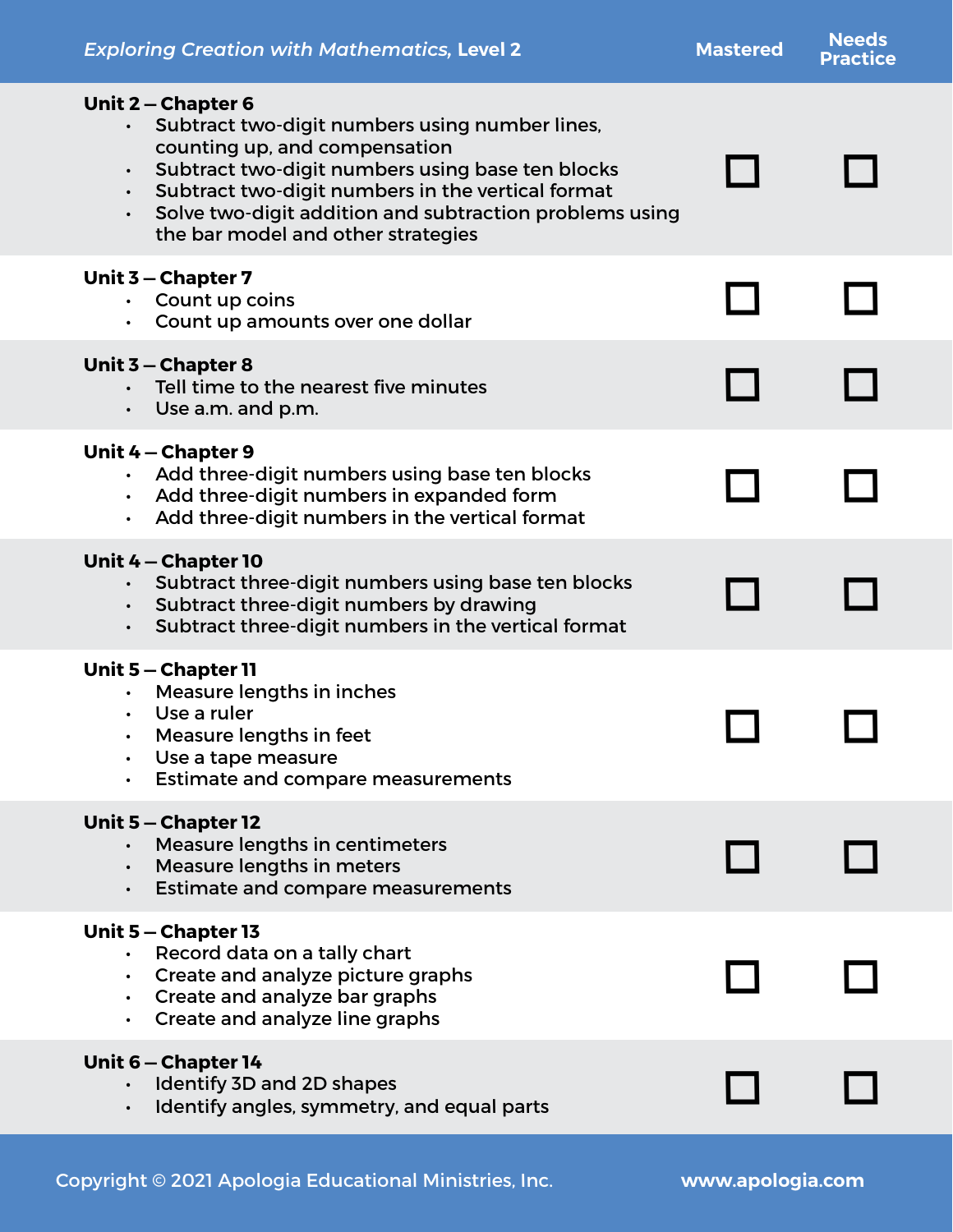